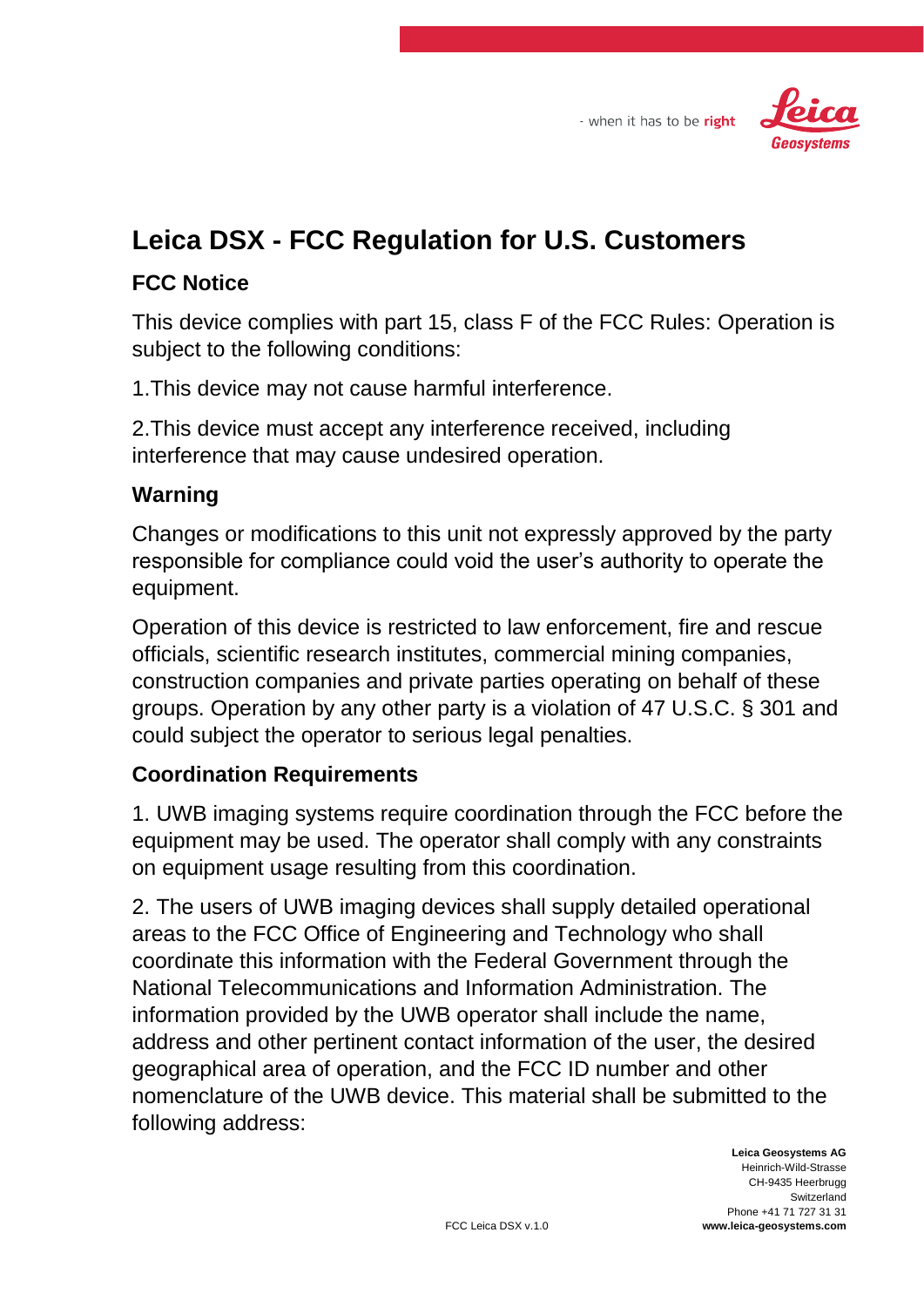Frequency Coordination Branch, OET Federal Communications Commission 445 12th Street, SW Washington, D.C. 20554 Attn: UWB Coordination

3. Users of authorized, coordinated UWB systems may transfer them to other qualified users and to different locations upon coordination of change of ownership or location to the FCC and coordination with existing authorized operations.

4. The NTIA/FCC coordination report shall include any needed constraints that apply to day-to-day operations. Such constraints could specify prohibited areas of operations or areas located near authorized radio stations for which additional coordination is required before operation of the UWB equipment. If additional local coordination is required, a local coordination contact will be provided.

**Notice:** Use of this device as a wall imaging system is prohibited by FCC regulations.